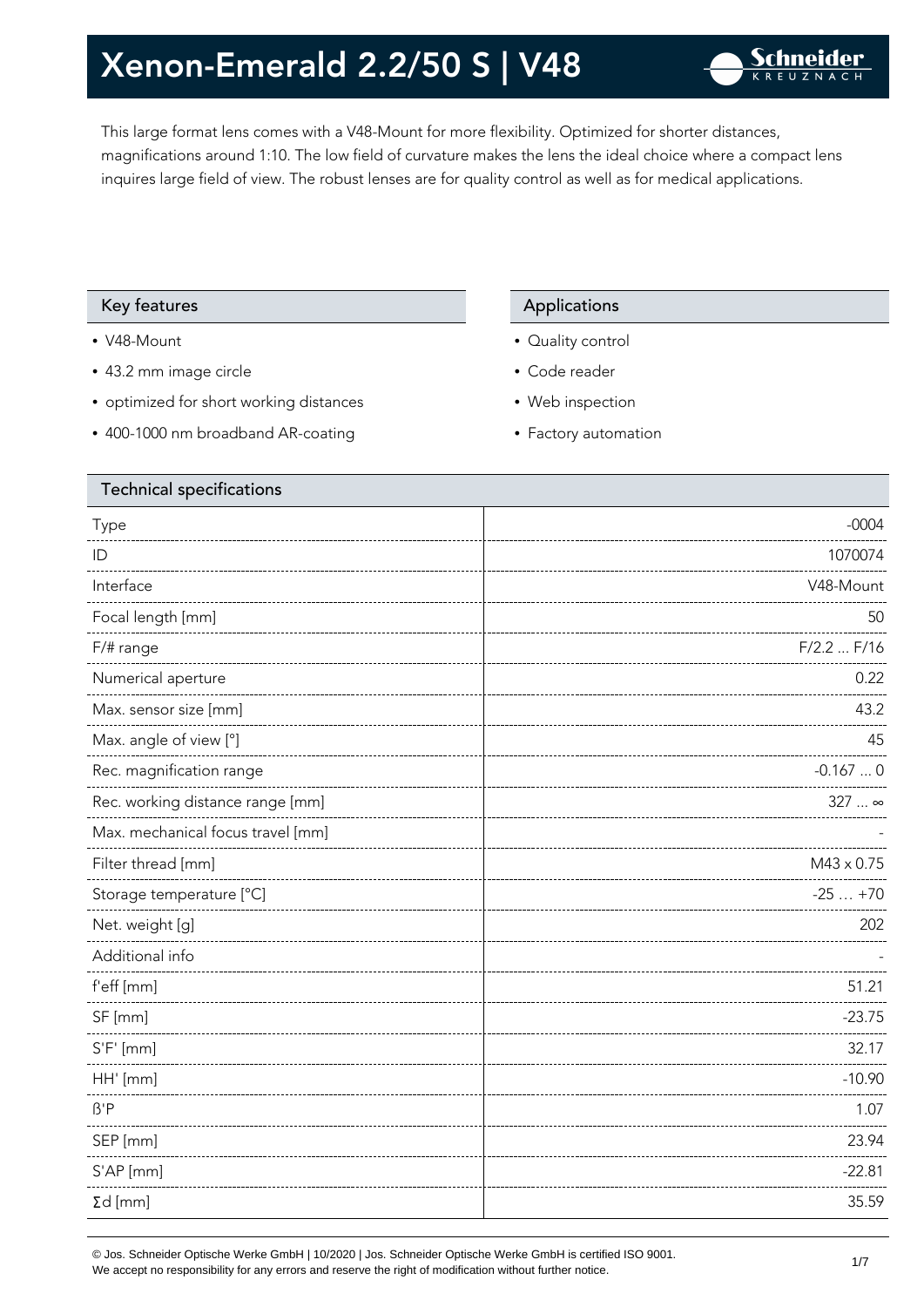

### MTF charts

| Spectrum name    |     |     |     |     |     |     |
|------------------|-----|-----|-----|-----|-----|-----|
| Wavelengths [nm] | 425 | 475 | 525 | 575 | 625 | 675 |
| Rel. weights [%] |     | ١Ć  |     | ≘∼  |     |     |









 $\overline{0}$ 

100

80

60

40

20

 $\Omega$ ° o

 $4.3$ 

MTF/%









- 40 LP/mm, radial --- 40 LP/mm, tangential

- 80 LP/mm, radial --- 80 LP/mm, tangential

8.6

13.0

17.3

21.6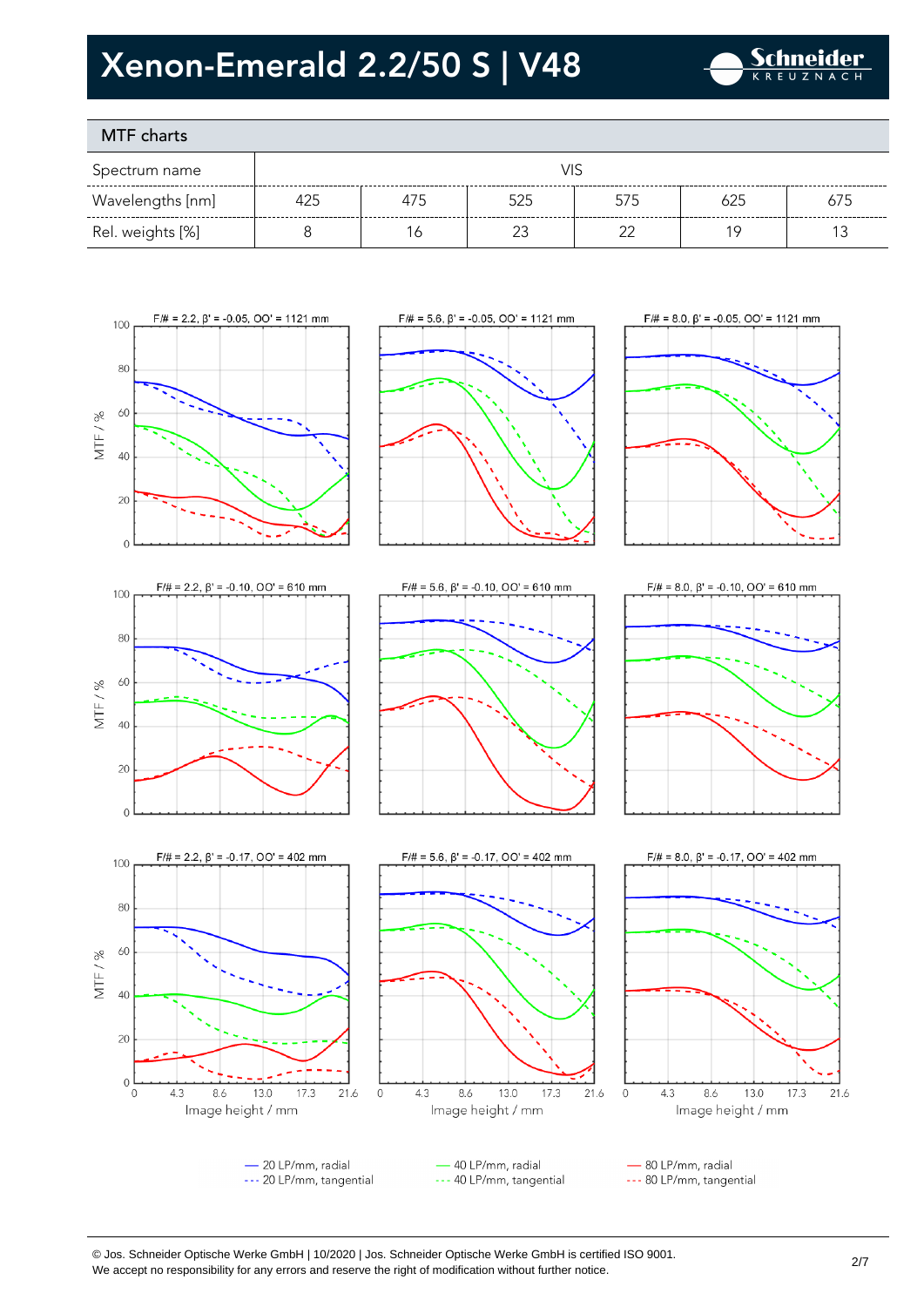$F/\# = 2.2, \ \beta = -0.10$  $F/\# = 5.6$ ,  $\beta = -0.10$  $F/\# = 8.0, \ \beta = -0.10$ 



#### Rel. illumination vs. image height



### Distortion vs. image height



#### Transmittance vs. wavelength

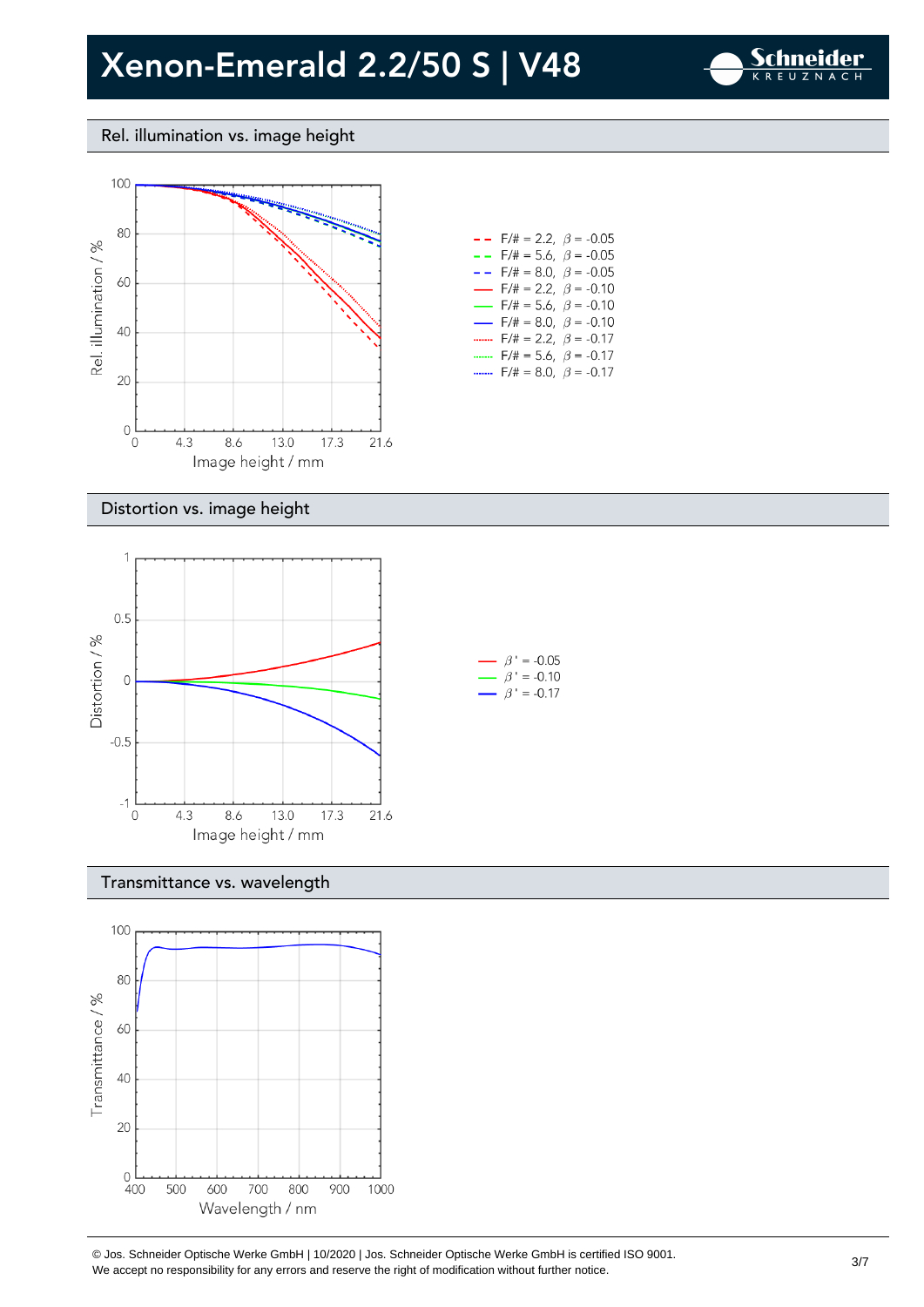

### Technical drawings



standard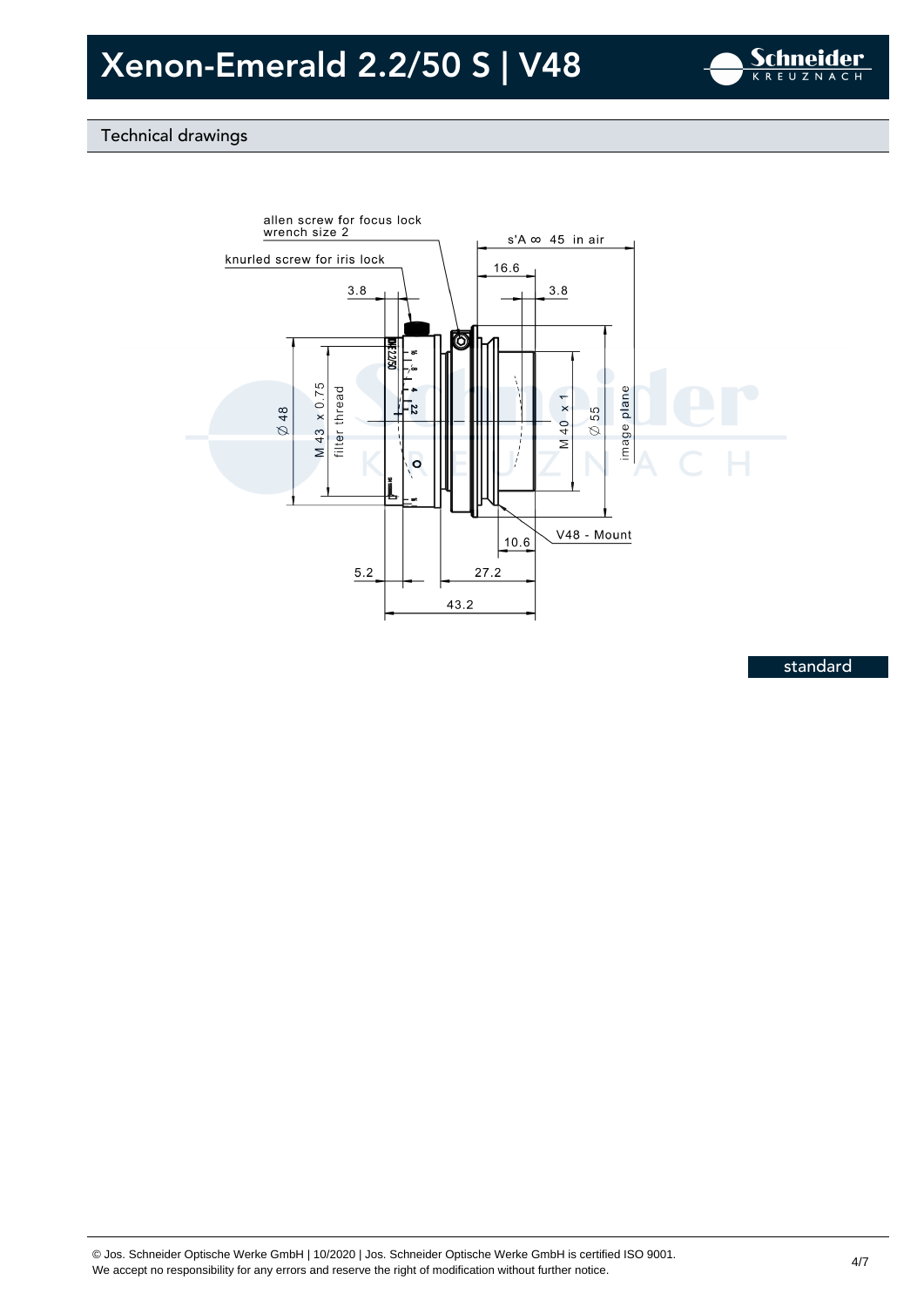

| Accessories    | Mount                   | Eff. length       | ID      |
|----------------|-------------------------|-------------------|---------|
| Adapter        | V48 / C-Mount           | 8.5 mm            | 1072650 |
|                | V48 / TFL-Mount         | 8.5 mm            | 1098493 |
|                | V48 / M42 $\times$ 0.75 | 8.5 mm            | 1072652 |
|                | V48 / M42 x 1           | $8.5 \text{ mm}$  | 1072660 |
|                | V48 / M58 $\times$ 0.75 | $10 \text{ mm}$   | 1072659 |
| Extension tube | V48 / V48               | $10 \text{ mm}$   | 1072661 |
|                | V48 / V48               | $25 \text{ mm}$   | 1072651 |
|                | V48 / V48               | $50 \, \text{mm}$ | 1072662 |